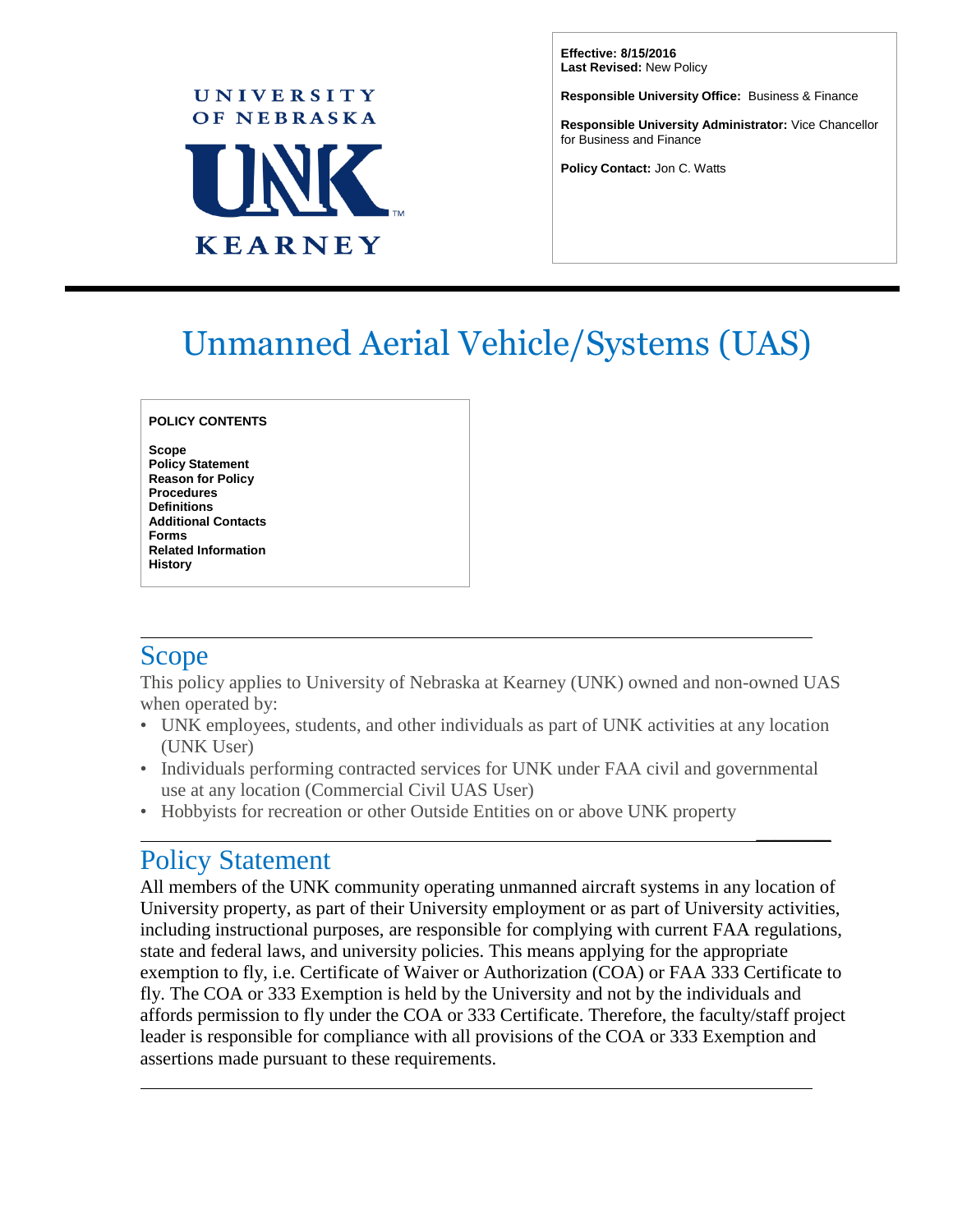# Reason for Policy

Unmanned Aircraft Systems (UAS), also called unmanned aerial vehicles or "drones," are considered aircraft according to the National Transportation Safety Board (NTSB). All aircraft operating in the National Airspace System must follow Federal Aviation Administration (FAA) rules and regulations. Rapid advances in technology provide opportunities for the use of UAS as a tool for education, research, and outreach. The purpose of this policy is to provide clarity and a framework for UAS operations at UNK.

### Procedures

#### **UAS Operations by UNK Employees and Students**

Prior to operating UAS as part of UNK activities at any location, the project leader must complete, sign, and submit the required information to the designated UNK campus authority and receive approval for UAS flights in support of a specific project. If approved, the UAS operator must follow UNK policies, state and federal laws, and FAA rules and regulations [\(https://www.faa.gov/uas/\)](https://www.faa.gov/uas/) including FAA authorization through a Certificate of Waiver or Authorization (COA), Section 333 exemption, and/or other procedures as required by the FAA. UAS operations outside the United States as part of UNK activities also require export controls review.

#### **Civil and Governmental UAS Operations**

Individuals conducting civil and governmental UAS operations on behalf of UNK, including performing contracted services, must comply with state and federal laws, FAA rules and regulations, and this policy including submission of the required information and receipt of approval by the designated UNK campus authority. Anyone operating UAS not owned by the UNK must provide a COA, Section 333 exemption, and/or other evidence issued by the FAA authorizing them to perform the proposed flight, as applicable. Such operators must also provide credentials and a certificate of insurance which shows adequate UAS liability insurance coverage and names the Board of Regents of the University of Nebraska as an additional insured.

#### **Recreational/Hobbyist/Other Entity UAS Operations at UNK**

As there are public safety concerns that must be addressed, individuals desiring to operate UAS for non-University purposes, on or above University property, must complete and submit required information to the Risk Management Office—including required credentials and a certificate of insurance verifying adequate UAS liability insurance coverage and naming the Board of Regents of the University as an additional insured.

#### **Requirements for Operating UAS on UNK Owned or Controlled Property**

• FAA regulations require that UAS operators operating UAS within a 5-mile radius of an airport and 2-mile radius of any helipad must give specific notice prior to the use of the UAS to the airport operator or controller. The University's main campus is within a 5-mile radius of the Kearney airport, and within a 2-mile radius of both of Kearney's hospitals.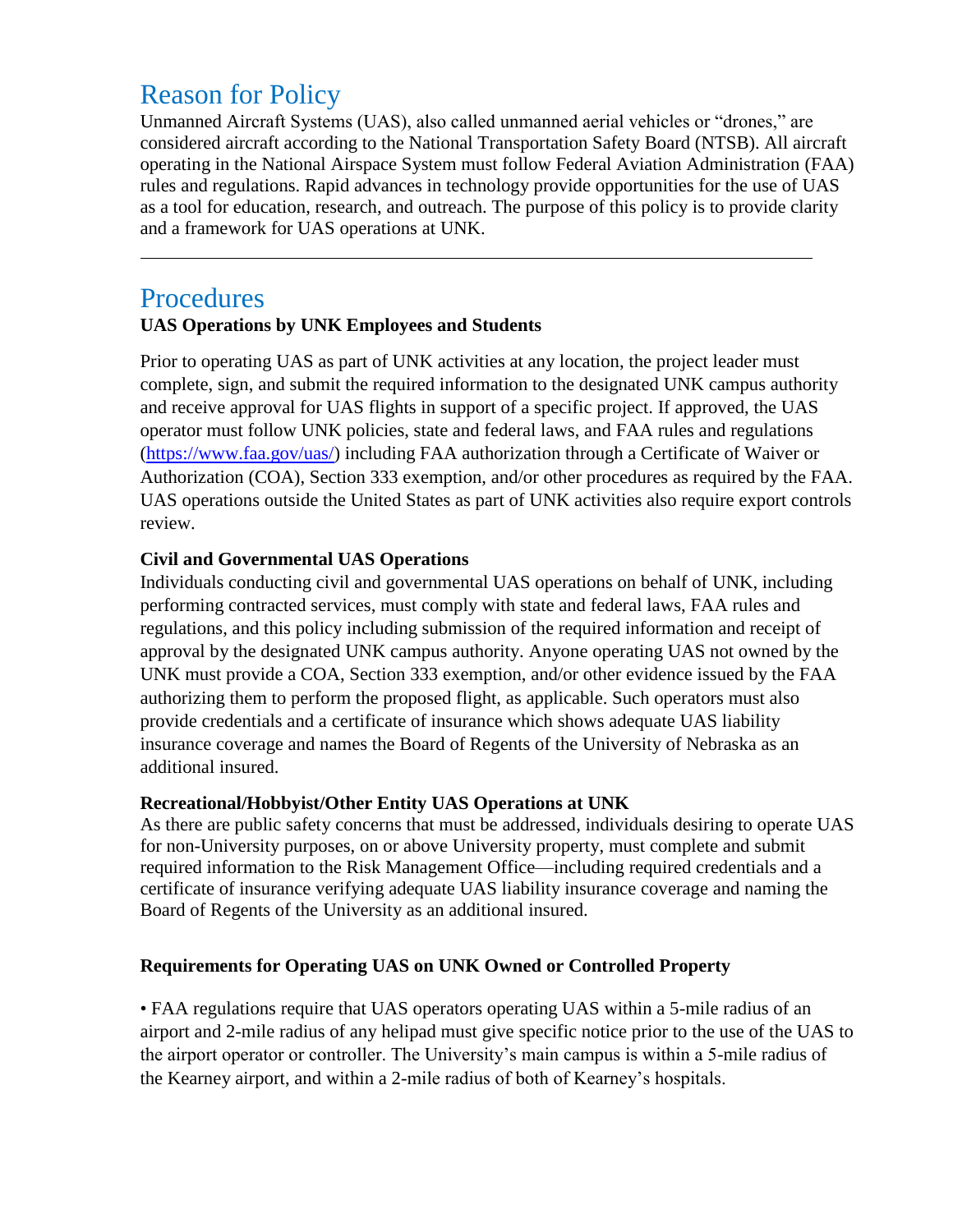• Operation of UAS requires express approval as described in the previous section.

• Permission of the Chancellor is required to operate UAS above public open-air events, above thoroughfares, and inside or above public venues, and obtaining a waiver from FAA.

• UAS must be under the control of the operator at all times and the operator must be able to see the UAS at all times without use of visual aids. Use of a spotter next to the operator is allowed, if approved in the FAA authorization.

• Visibility has to be over three miles to operate.

• Outside operations must be performed in daylight only.

#### **Prohibited Uses**

• UAS operations over or in University owned or controlled, without submission of the required information and approval by the University, are prohibited.

• UAS shall not be operated in a way that creates an undue hazard to University owned or controlled property, the University community, or the public at any time, or in a manner that unduly affects the environment of those working within a building, or those entering, exiting or walking around a facility.

• UAS must not be operated within 100' of any Residence Hall, unless written approval has been obtained from the Director of Police & Parking Services.

• UAS operations that monitor or record sensitive institutional or personal information are prohibited, including but not limited to: an individual's workspace or computer; restrooms; changing, dressing, or locker rooms; residential rooms, hallways, or lounges; health treatment rooms; or daycare facilities.

• If images are obtained via, video or still photography, they can only be of public areas where there is no expectation of personal privacy being violated.

**UAS operations as part of University of Nebraska activities outside the United States:** UAS operation outside the United States as part of UNK activities requires export controls review. The project leader must submit to the University Risk Management office the required information and receive approval for UAS flights in support of a specific project.

#### **Sanctions**

Any violations of university policies or student code of conduct by an individual will be administered in accordance with applicable university policies and procedures. Individuals who violate this policy may be subject to civil or criminal penalties and the seizure of UAS by campus police or security. Fines, damages, and claims against individuals who violate this policy may be the responsibility of that individual.